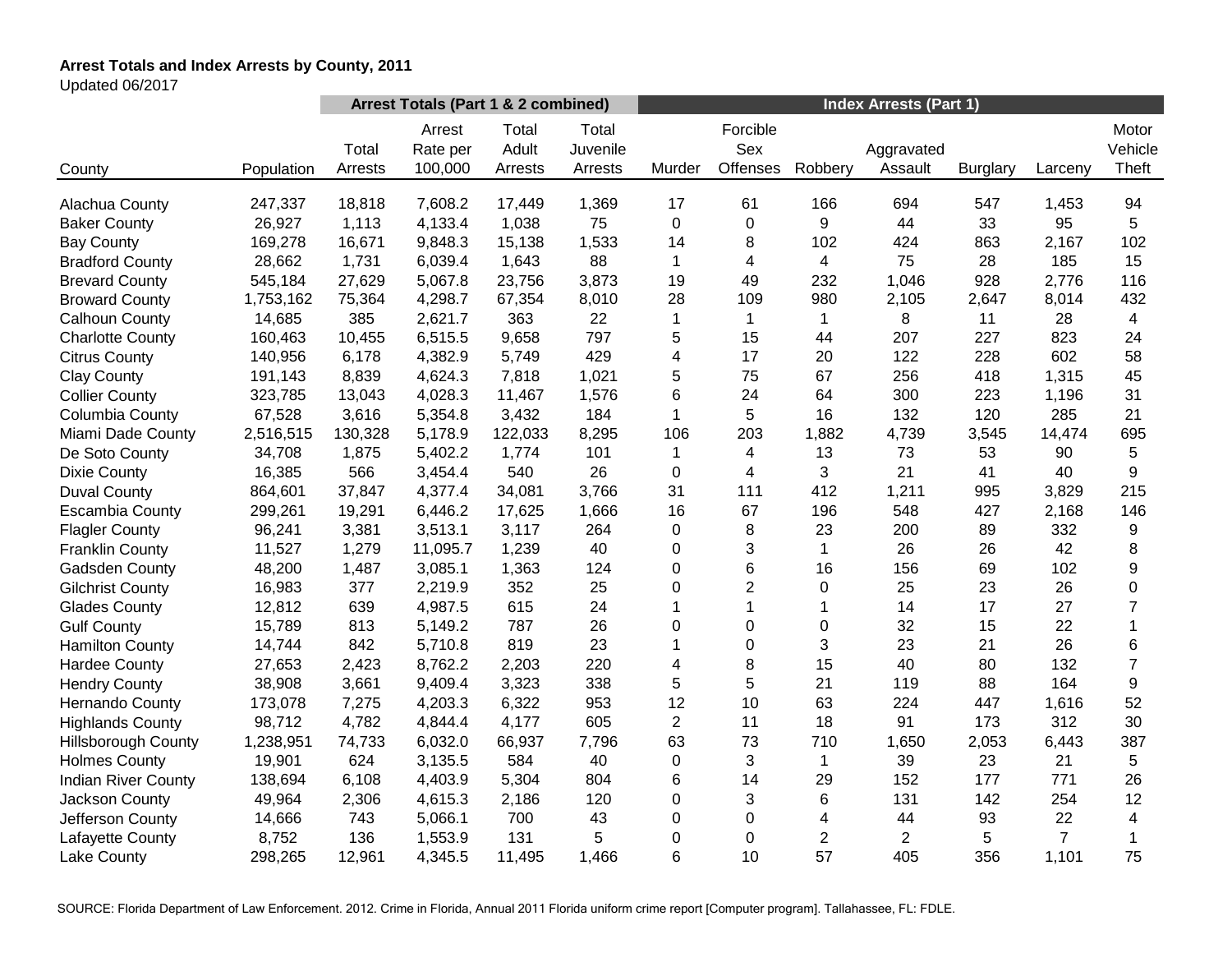# **Arrest Totals and Index Arrests by County, 2011**

Updated 06/2017

|                          |            | Arrest Totals (Part 1 & 2 combined) |                               |                           |                              | <b>Index Arrests (Part 1)</b> |                             |                |                         |                 |         |                           |
|--------------------------|------------|-------------------------------------|-------------------------------|---------------------------|------------------------------|-------------------------------|-----------------------------|----------------|-------------------------|-----------------|---------|---------------------------|
| County                   | Population | Total<br>Arrests                    | Arrest<br>Rate per<br>100,000 | Total<br>Adult<br>Arrests | Total<br>Juvenile<br>Arrests | Murder                        | Forcible<br>Sex<br>Offenses | Robbery        | Aggravated<br>Assault   | <b>Burglary</b> | Larceny | Motor<br>Vehicle<br>Theft |
| Lee County               | 625,310    | 26,904                              | 4,302.5                       | 23,516                    | 3,388                        | 13                            | 36                          | 249            | 622                     | 691             | 2,963   | 119                       |
| Leon County              | 276,278    | 10,504                              | 3,802.0                       | 9,589                     | 915                          | 14                            | 18                          | 112            | 393                     | 298             | 1,171   | 46                        |
| Levy County              | 40,767     | 2,113                               | 5,183.1                       | 2,030                     | 83                           | 1                             | 1                           | 8              | 52                      | 49              | 171     | 15                        |
| <b>Liberty County</b>    | 8,370      | 359                                 | 4,289.1                       | 351                       | 8                            | 0                             | 0                           | 0              | $\overline{\mathbf{4}}$ | 23              | 20      | $\overline{2}$            |
| <b>Madison County</b>    | 19,298     | 1,064                               | 5,513.5                       | 983                       | 81                           | 1                             | $\mathbf{1}$                | 6              | 75                      | 36              | 63      | 8                         |
| <b>Manatee County</b>    | 325,905    | 17,730                              | 5,440.2                       | 16,094                    | 1,636                        | 17                            | 44                          | 204            | 730                     | 536             | 1,656   | 57                        |
| <b>Marion County</b>     | 331,745    | 17,031                              | 5,133.8                       | 16,040                    | 991                          | 14                            | 64                          | 95             | 668                     | 658             | 1,497   | 103                       |
| <b>Martin County</b>     | 146,689    | 8,046                               | 5,485.1                       | 7,287                     | 759                          | 0                             | 0                           | 55             | 155                     | 156             | 676     | 23                        |
| Monroe County            | 72,670     | 8,022                               | 11,038.9                      | 7,730                     | 292                          | 3                             | 6                           | 37             | 159                     | 112             | 412     | 20                        |
| Nassau County            | 73,684     | 2,175                               | 2,951.8                       | 2,007                     | 168                          | 0                             | $\overline{2}$              | $\overline{7}$ | 72                      | 78              | 206     | 15                        |
| Okaloosa County          | 181,679    | 10,819                              | 5,955.0                       | 10,011                    | 808                          | $\overline{7}$                | 18                          | 43             | 271                     | 188             | 959     | 76                        |
| <b>Okeechobee County</b> | 39,870     | 2,262                               | 5,673.4                       | 2,054                     | 208                          | 0                             | 9                           | 11             | 99                      | 104             | 193     | 17                        |
| <b>Orange County</b>     | 1,157,342  | 53,919                              | 4,658.9                       | 48,520                    | 5,399                        | 49                            | 157                         | 690            | 2,217                   | 1,892           | 5,296   | 423                       |
| Osceola County           | 273,867    | 15,246                              | 5,566.9                       | 14,251                    | 995                          | 21                            | 34                          | 142            | 549                     | 313             | 1,256   | 74                        |
| Palm Beach County        | 1,325,758  | 62,530                              | 4,716.5                       | 56,744                    | 5,786                        | 49                            | 89                          | 603            | 2,011                   | 1,513           | 6,154   | 330                       |
| Pasco County             | 466,533    | 23,359                              | 5,006.9                       | 21,355                    | 2,004                        | 12                            | 37                          | 107            | 508                     | 601             | 2,708   | 157                       |
| <b>Pinellas County</b>   | 918,496    | 45,856                              | 4,992.5                       | 40,716                    | 5,140                        | 38                            | 78                          | 482            | 1,773                   | 1,516           | 4,923   | 351                       |
| Polk County              | 604,792    | 30,788                              | 5,090.7                       | 26,836                    | 3,952                        | 22                            | 43                          | 237            | 873                     | 1,101           | 3,372   | 183                       |
| <b>Putnam County</b>     | 74,052     | 4,631                               | 6,253.7                       | 4,352                     | 279                          | $\overline{7}$                | 24                          | 35             | 259                     | 150             | 427     | 26                        |
| St. Johns County         | 192,852    | 4,594                               | 2,382.1                       | 4,233                     | 361                          | 11                            | 14                          | 53             | 290                     | 200             | 537     | 63                        |
| St. Lucie County         | 279,696    | 13,418                              | 4,797.4                       | 11,861                    | 1,557                        | 11                            | 20                          | 114            | 411                     | 461             | 1,250   | 74                        |
| Santa Rosa County        | 154,901    | 6,717                               | 4,336.3                       | 6,200                     | 517                          | $\pmb{0}$                     | 9                           | 14             | 146                     | 214             | 598     | 37                        |
| Sarasota County          | 381,319    | 16,373                              | 4,293.8                       | 15,484                    | 889                          | 14                            | 37                          | 193            | 391                     | 557             | 1,254   | 79                        |
| Seminole County          | 424,587    | 19,492                              | 4,590.8                       | 17,159                    | 2,333                        | 12                            | 14                          | 123            | 570                     | 443             | 1,783   | 129                       |
| <b>Sumter County</b>     | 96,615     | 2,929                               | 3,031.6                       | 2,764                     | 165                          | 3                             | $\overline{7}$              | 12             | 94                      | 169             | 388     | 15                        |
| <b>Suwannee County</b>   | 43,215     | 1,712                               | 3,961.6                       | 1,637                     | 75                           | $\overline{c}$                | 3                           | 8              | 55                      | 56              | 65      | 17                        |
| <b>Taylor County</b>     | 22,500     | 1,484                               | 6,595.6                       | 1,438                     | 46                           | $\overline{c}$                | $\boldsymbol{0}$            | $\overline{c}$ | 61                      | 50              | 64      | 3                         |
| <b>Union County</b>      | 15,473     | 630                                 | 4,071.6                       | 570                       | 60                           | 0                             | $\overline{2}$              | 3              | 14                      | 57              | 46      | $\overline{2}$            |
| <b>Volusia County</b>    | 495,400    | 38,207                              | 7,712.4                       | 36,149                    | 2,058                        | 27                            | 69                          | 312            | 1,040                   | 1,209           | 2,619   | 185                       |
| <b>Wakulla County</b>    | 30,877     | 1,074                               | 3,478.3                       | 1,003                     | 71                           | 1                             | $\overline{2}$              | 5              | 23                      | 51              | 119     | 11                        |
| <b>Walton County</b>     | 55,450     | 3,225                               | 5,816.1                       | 3,027                     | 198                          | 3                             | 10                          | 1              | 87                      | 45              | 184     | 18                        |
| <b>Washington County</b> | 24,638     | 1,142                               | 4,635.1                       | 1,098                     | 44                           | 0                             | 0                           | 4              | 24                      | 20              | 57      | $\overline{2}$            |
| Florida                  | 18,905,048 | 952,674                             | 5,039.3                       | 865,661                   | 87,013                       | 709                           | 1,762                       | 9,148          | 30,074                  | 28,778          | 94,047  | 5,345                     |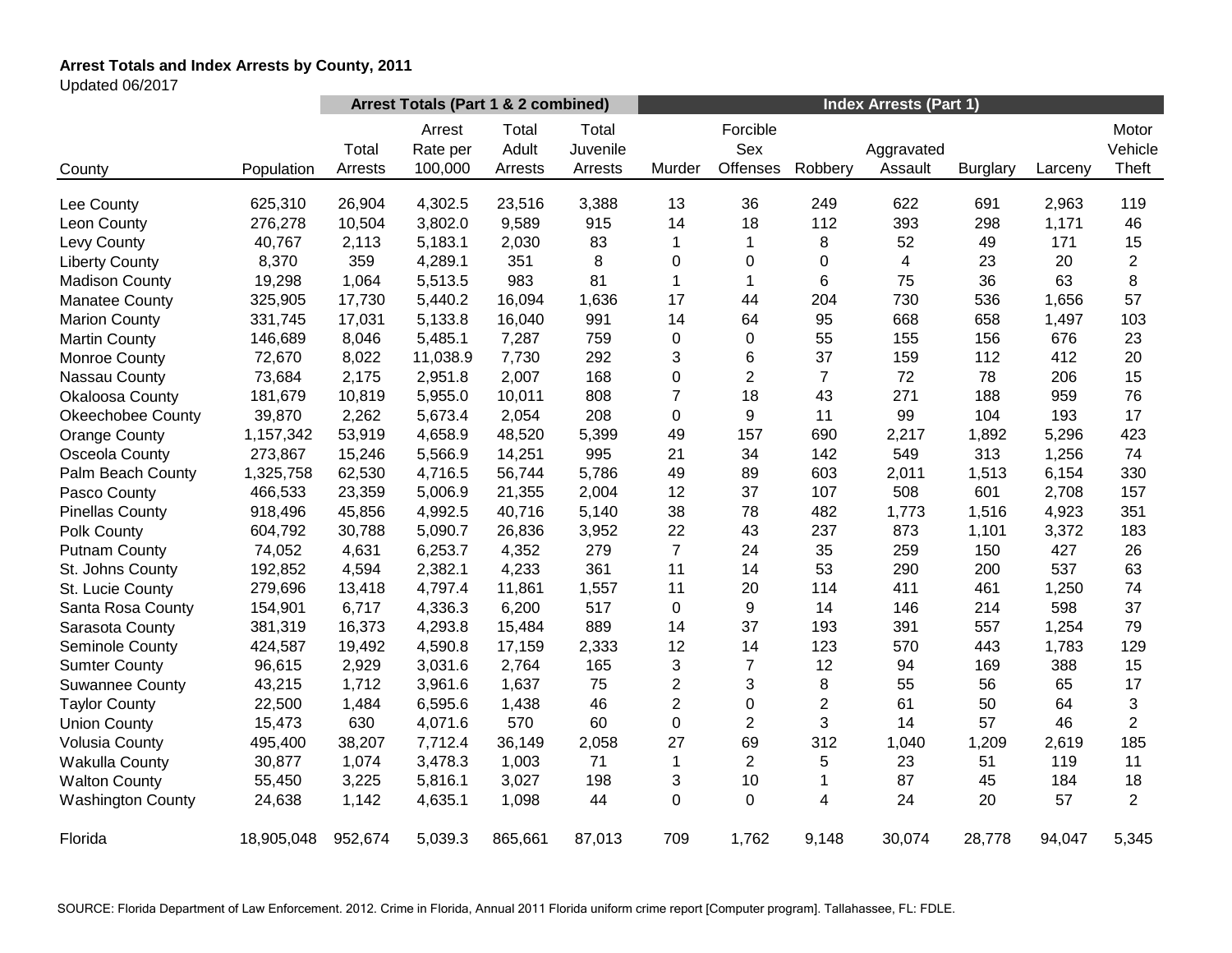Updated 06/2017

**Part 2 Arrests**

|                            |                              | Kidnap/        |                | Simple  | Drug   |                         |                |                | Counterfeit/   | Extortion/ |                |
|----------------------------|------------------------------|----------------|----------------|---------|--------|-------------------------|----------------|----------------|----------------|------------|----------------|
| County                     | Manslaughter Abduction Arson |                |                | Assault | Arrest | <b>Bribery</b>          | Embezzlement   | Fraud          | Forgery        | Blackmail  | Intimidation   |
|                            |                              |                |                |         |        |                         |                |                |                |            |                |
| Alachua County             | 3                            | 10             | 5              | 1,466   | 2,980  | 1                       | 14             | 746            | 57             | 0          | 17             |
| <b>Baker County</b>        | $\mathbf 0$                  | 1              | 1              | 54      | 130    | 0                       | $\mathbf 0$    | $\overline{4}$ | $\mathbf{1}$   | 0          | 0              |
| <b>Bay County</b>          | 4                            | 20             | 3              | 1,545   | 1,553  | 10                      | 30             | 216            | 108            |            | 56             |
| <b>Bradford County</b>     | 1                            | 0              | $\overline{2}$ | 209     | 169    | $\overline{2}$          | $\mathbf 0$    | 22             | $\overline{2}$ | 0          | $\overline{4}$ |
| <b>Brevard County</b>      | $\overline{2}$               | 25             | 17             | 2,781   | 3,702  | 2                       | 24             | 316            | 33             |            | 61             |
| <b>Broward County</b>      | 4                            | 31             | 13             | 4,793   | 12,994 | $\overline{\mathbf{c}}$ | 117            | 780            | 218            |            | 69             |
| <b>Calhoun County</b>      | 0                            | $\Omega$       | 0              | 80      | 110    | 0                       | $\mathbf 0$    | 1              | $\mathbf{1}$   | 0          | 1              |
| <b>Charlotte County</b>    | 1                            |                | 4              | 768     | 1,542  | 0                       | 3              | 172            | 23             | 0          | 8              |
| <b>Citrus County</b>       | 0                            | 0              | 5              | 584     | 618    | 0                       | 1              | 107            | 16             | 0          | 2              |
| <b>Clay County</b>         | 0                            | 0              | 3              | 633     | 1,288  | 0                       | $\overline{7}$ | 175            | 57             | 0          | 0              |
| <b>Collier County</b>      | 3                            | 4              | $\overline{2}$ | 984     | 1,291  | 0                       | 12             | 229            | 52             | 0          | 6              |
| Columbia County            |                              | $\overline{7}$ | 5              | 332     | 290    | 0                       | $\mathbf 0$    | 26             | 10             | $\Omega$   | 11             |
| Miami Dade County          | $\overline{7}$               | 86             | 30             | 8,042   | 22,475 | 11                      | 61             | 1,218          | 339            | 42         | 879            |
| De Soto County             | 0                            | 4              | $\mathbf{1}$   | 241     | 208    | 0                       | 0              | 11             | $\mathbf 1$    | 1          | 24             |
| <b>Dixie County</b>        | $\Omega$                     |                | $\overline{2}$ | 42      | 77     | 0                       | $\Omega$       | 5              | $\overline{2}$ | $\Omega$   | 9              |
| <b>Duval County</b>        | 3                            | 24             | 17             | 3,720   | 5,038  | 3                       | 150            | 1,142          | 50             | 0          | 41             |
| <b>Escambia County</b>     | 4                            | 67             | 1              | 2,253   | 2,129  | 0                       | 0              | 529            | 32             | $\Omega$   | 97             |
| <b>Flagler County</b>      | 0                            |                | 0              | 315     | 367    | 0                       | 6              | 40             | 15             | 0          | 21             |
| <b>Franklin County</b>     | 0                            | $\Omega$       | 0              | 79      | 109    | 0                       | $\Omega$       | 19             | 4              | 0          | 0              |
| <b>Gadsden County</b>      | 0                            | 3              | 4              | 125     | 160    | 0                       | $\Omega$       | 21             | $\overline{c}$ | $\Omega$   | 6              |
| <b>Gilchrist County</b>    | 0                            | $\Omega$       | 1              | 61      | 78     | 0                       | $\Omega$       | $\Omega$       | $\mathbf 0$    | 0          | $\Omega$       |
| <b>Glades County</b>       | 0                            | $\Omega$       | 0              | 10      | 71     | 0                       | $\Omega$       | 4              | $\Omega$       | 0          | $\Omega$       |
| <b>Gulf County</b>         | 0                            | 0              | 0              | 16      | 101    | 0                       | $\Omega$       |                | 5              | 0          | $\Omega$       |
| <b>Hamilton County</b>     | 0                            | 0              | 0              | 52      | 89     | 0                       | $\Omega$       | 2              | 3              | 0          | 3              |
| <b>Hardee County</b>       | $\Omega$                     | 7              | 0              | 237     | 212    | 0                       | $\Omega$       | 20             | $\overline{2}$ | $\Omega$   | 0              |
| <b>Hendry County</b>       |                              | 11             | 1              | 323     | 316    | 1                       | 0              | 16             | 3              | 0          | 5              |
| <b>Hernando County</b>     |                              | 4              | $\overline{2}$ | 957     | 908    | 0                       | 0              | 190            | 47             |            | 62             |
| <b>Highlands County</b>    | 2                            | 11             | 0              | 640     | 547    | 0                       | -1             | 66             | 8              | 2          | 29             |
| <b>Hillsborough County</b> | 9                            | 33             | 34             | 5,933   | 8,838  | 0                       | 211            | 1,389          | 351            | 4          | 348            |
| <b>Holmes County</b>       | 0                            | 0              | 0              | 94      | 111    | 0                       | $\mathbf 0$    | $\overline{2}$ | $\mathbf 0$    | 0          | 0              |
| <b>Indian River County</b> |                              | 10             | 6              | 725     | 590    | $\overline{2}$          | 3              | 68             | 21             | 0          | 16             |
| Jackson County             | 0                            | $\overline{7}$ |                | 167     | 308    | 0                       | 0              | 43             | 14             | 0          | 10             |
| Jefferson County           | 0                            | 0              |                | 25      | 98     | 0                       | 0              | 3              | 6              | 0          |                |
| Lafayette County           | 0                            | 0              | 0              | 6       | 5      | 0                       | 0              | 0              | 1              | 0          |                |
| <b>Lake County</b>         | 1                            | 8              | 0              | 1,416   | 2,248  | 1                       | 6              | 103            | 49             |            | 22             |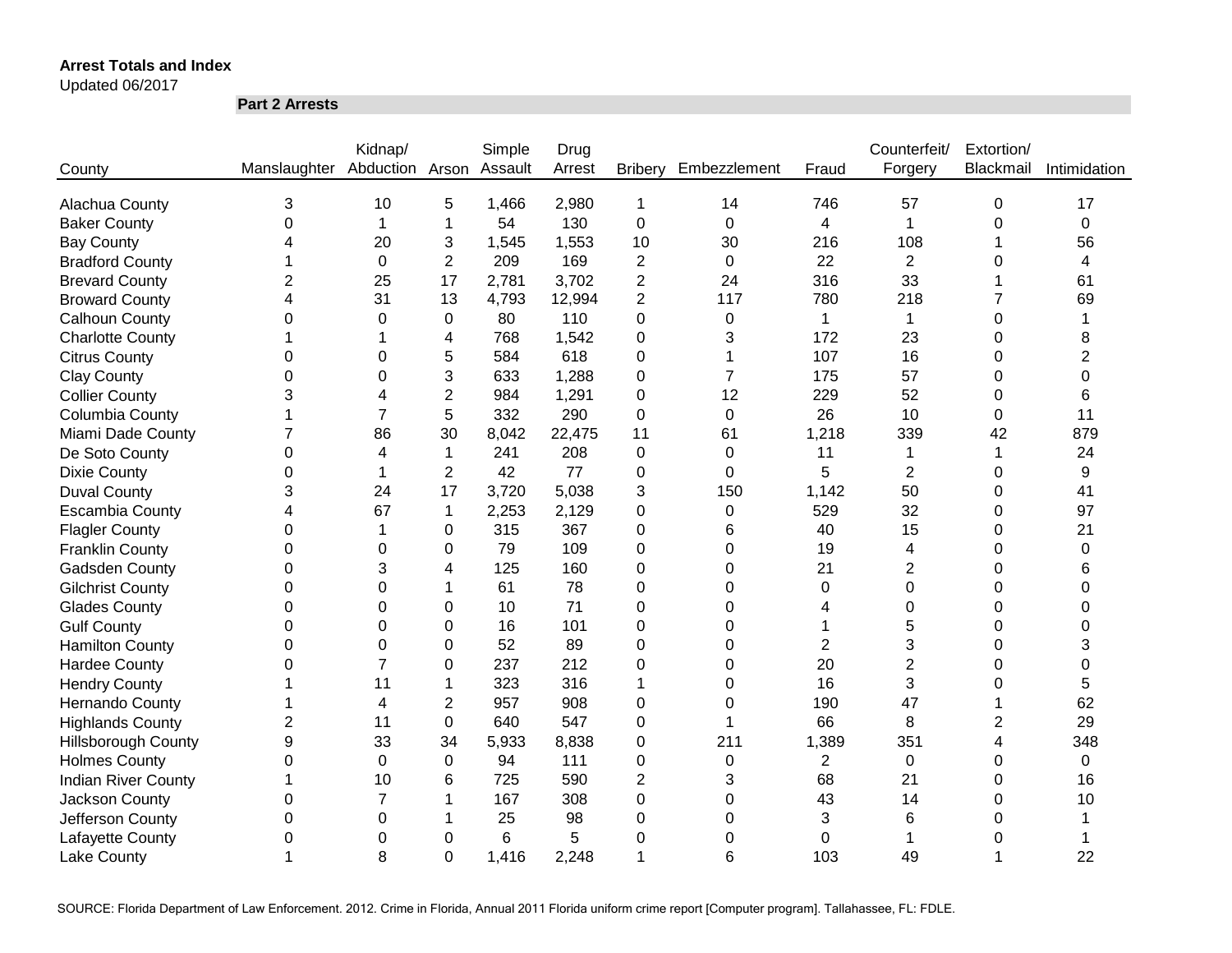#### Updated 06/2017

**Part 2 Arrests**

|                          |                | Kidnap/        |                | Simple         | Drug    |                |                |                | Counterfeit/ | Extortion/     |                |
|--------------------------|----------------|----------------|----------------|----------------|---------|----------------|----------------|----------------|--------------|----------------|----------------|
| County                   | Manslaughter   | Abduction      | Arson          | Assault        | Arrest  | <b>Bribery</b> | Embezzlement   | Fraud          | Forgery      | Blackmail      | Intimidation   |
| Lee County               | 3              | $\overline{c}$ | 15             | 2,399          | 3,127   | 1              | 62             | 478            | 41           | 0              | 22             |
| Leon County              | $\overline{2}$ | 11             | 3              | 873            | 1,320   | 0              | 29             | 247            | 38           | 0              | 24             |
| Levy County              | 1              | 1              | 2              | 223            | 217     | 5              | $\Omega$       | 20             | 13           | 0              | 9              |
| <b>Liberty County</b>    | 0              | 0              | 0              | $\overline{2}$ | 70      | 0              | 0              | 0              | 0            | 0              | 0              |
| <b>Madison County</b>    | 0              | 5              | 1              | 163            | 122     | 0              | 0              | 25             | 11           | 2              | 34             |
| <b>Manatee County</b>    | 2              | 34             | 2              | 2,573          | 1,704   | 2              | 40             | 470            | 37           | $\overline{2}$ | 68             |
| <b>Marion County</b>     | 1              | 21             | 6              | 1,368          | 1,613   | 1              | $\Omega$       | 83             | 34           | 0              | $\overline{2}$ |
| <b>Martin County</b>     | 0              | 1              | 2              | 652            | 1,045   | 0              | 0              | 206            | 35           |                | 9              |
| Monroe County            | 0              | 5              | 1              | 481            | 798     | 0              | $\overline{7}$ | 28             | 10           | 0              | 8              |
| Nassau County            | 0              | 3              | 3              | 379            | 359     | 1              | 0              | 24             | 22           | 0              | 32             |
| <b>Okaloosa County</b>   |                | 11             | $\overline{2}$ | 989            | 1,096   | 0              | $\Omega$       | 199            | 32           |                | 13             |
| <b>Okeechobee County</b> | 0              | 1              | $\Omega$       | 288            | 287     | 0              | $\Omega$       | 14             | 12           |                | $\Omega$       |
| <b>Orange County</b>     |                | 162            | 20             | 5,406          | 7,836   | 3              | 10             | 629            | 113          | 3              | 259            |
| Osceola County           |                | 20             | 4              | 1,589          | 2,306   | 2              | $\Omega$       | 231            | 30           | 1              | 27             |
| Palm Beach County        | 2              | 31             | 26             | 4,762          | 7,732   | 1              | 57             | 692            | 183          | 13             | 184            |
| Pasco County             | $\overline{2}$ | 27             | 15             | 2,561          | 2,444   | 1              | 8              | 736            | 23           | 9              | 38             |
| <b>Pinellas County</b>   | 6              | 44             | 16             | 5,502          | 7,298   | 3              | 36             | 517            | 235          | 16             | 713            |
| Polk County              | 4              | 60             | 6              | 4,686          | 5,241   | $\overline{2}$ | 0              | 168            | 140          | 11             | 108            |
| <b>Putnam County</b>     | 0              | 1              | 4              | 395            | 607     | 0              | 0              | 57             | 17           | 0              | 10             |
| St. Johns County         | 0              | 12             | 1              | 594            | 520     | 0              | $\Omega$       | 103            | 40           | 0              | 8              |
| St. Lucie County         | 0              | $\overline{2}$ | 3              | 1,469          | 1,678   | 0              | $\overline{7}$ | 73             | 52           | 3              | 11             |
| Santa Rosa County        |                | 5              | 2              | 653            | 579     | 0              | 0              | 160            | 12           | 0              | 18             |
| Sarasota County          | 0              | 12             | 3              | 1,346          | 2,150   | 0              | 3              | 408            | 104          | 8              | 8              |
| Seminole County          | 0              | 21             | 1              | 1,865          | 2,364   | 2              | 29             | 241            | 46           |                | 393            |
| <b>Sumter County</b>     | 0              | 4              | 0              | 198            | 377     | 0              | 0              | 6              | 4            |                | 2              |
| <b>Suwannee County</b>   | 0              | 4              | 3              | 114            | 306     | 1              | $\overline{2}$ | 14             | 5            | 0              | 9              |
| <b>Taylor County</b>     | 0              | 3              | 1              | 62             | 115     | 5              | 0              | 32             | 6            | 0              | 10             |
| <b>Union County</b>      | 1              | 0              | 0              | 27             | 74      | 0              | 0              | $\overline{7}$ | $\Omega$     | 0              | 1              |
| <b>Volusia County</b>    | 10             | 35             | 9              | 2,997          | 4,462   | 1              | 2              | 352            | 134          | 0              | 18             |
| <b>Wakulla County</b>    | 0              | 0              | 4              | 95             | 83      | 0              | 0              | 9              | 4            | 0              | 9              |
| <b>Walton County</b>     | 0              | 0              | 3              | 268            | 386     | 0              | 1              | 67             | 14           | 0              | 5              |
| <b>Washington County</b> | 0              | $\overline{2}$ | 0              | 137            | 230     | 0              | $\Omega$       | 10             | 3            | $\Omega$       | 0              |
| Florida                  | 86             | 916            | 319            | 84,824         | 130,296 | 66             | 939            | 13,992         | 2,983        | 133            | 3,861          |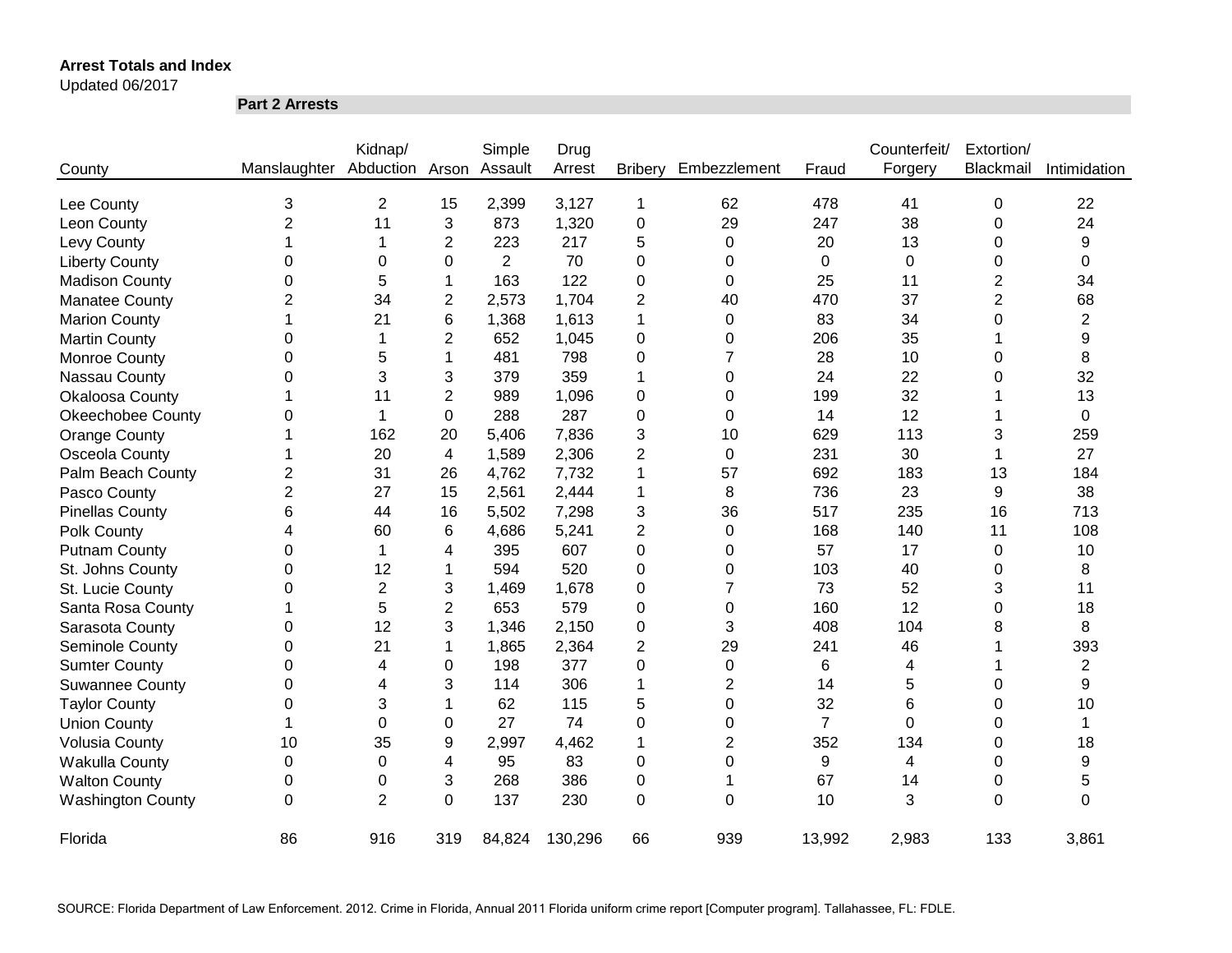Updated 06/2017

**Part 2 Arrests, continued**

|                            |                | Non-Forcible   | Stolen                  |                | Destruction/     |          | Weapons        | Liquor Law     |        |
|----------------------------|----------------|----------------|-------------------------|----------------|------------------|----------|----------------|----------------|--------|
| County                     | Prostitution   | Sex Offenses   | Property                | <b>DUI</b>     | Vandalism        | Gambling | Violations     | Violations     | Misc.  |
| Alachua County             | 20             | 51             | 41                      | 820            | 161              | 0        | 101            | 538            | 8,755  |
| <b>Baker County</b>        | 0              | $\overline{2}$ | 12                      | 35             | $\overline{2}$   | 0        | 8              | 13             | 664    |
| <b>Bay County</b>          | 23             | 92             | 90                      | 513            | 229              | 20       | 106            | 2,895          | 5,477  |
| <b>Bradford County</b>     | 0              | 5              | 9                       | 125            | 15               | 0        | 3              | 6              | 845    |
| <b>Brevard County</b>      | 87             | 84             | 57                      | 1,847          | 142              | 9        | 112            | 551            | 12,610 |
| <b>Broward County</b>      | 475            | 198            | 380                     | 2,642          | 364              | 48       | 395            | 877            | 36,642 |
| Calhoun County             | 0              | 0              | 1                       | 32             | 3                | 6        | 4              | $\overline{2}$ | 90     |
| <b>Charlotte County</b>    | $\overline{7}$ | 22             | $\overline{2}$          | 561            | 49               | 0        | 28             | 25             | 5,894  |
| <b>Citrus County</b>       | $\mathbf 0$    | 59             | 40                      | 283            | 47               | 0        | 31             | 41             | 3,293  |
| <b>Clay County</b>         | 3              | 9              | 66                      | 403            | 116              | 2        | 37             | 50             | 3,809  |
| <b>Collier County</b>      | 32             | 48             | 4                       | 1,113          | 77               | 5        | 66             | 126            | 7,145  |
| Columbia County            | 0              | 14             | 48                      | 91             | 26               | 0        | 5              | 33             | 2,137  |
| Miami Dade County          | 1,046          | 409            | 216                     | 4,105          | 872              | 119      | 794            | 4,925          | 59,008 |
| De Soto County             | 0              | 12             | 11                      | 63             | 23               | 0        | $\overline{7}$ | 25             | 1,004  |
| <b>Dixie County</b>        | 0              | 5              | 0                       | 23             | 9                | 0        | 3              | 5              | 265    |
| <b>Duval County</b>        | 350            | 275            | 209                     | 2,298          | 426              | 9        | 329            | 1,389          | 15,570 |
| <b>Escambia County</b>     | 34             | 109            | 114                     | 571            | 271              | 5        | 131            | 221            | 9,155  |
| <b>Flagler County</b>      | 0              | 14             | 13                      | 161            | 23               | 0        | 19             | 8              | 1,717  |
| <b>Franklin County</b>     | $\Omega$       | 5              | 12                      | 46             | 21               | 0        | 4              | 19             | 855    |
| Gadsden County             | 0              | 4              | $\overline{7}$          | 110            | 31               | 0        | 16             | 21             | 619    |
| <b>Gilchrist County</b>    | $\Omega$       | $\overline{2}$ | 0                       | 29             | $\overline{0}$   | 0        | 1              | $\overline{2}$ | 127    |
| <b>Glades County</b>       | $\Omega$       | $\overline{2}$ | $\overline{2}$          | 24             | 3                | 0        | 9              | 0              | 446    |
| <b>Gulf County</b>         | $\Omega$       | 5              | $\mathbf 0$             | 55             | 5                | 0        | $\overline{7}$ | 5              | 543    |
| <b>Hamilton County</b>     | 0              | $\overline{4}$ | $\overline{2}$          | 29             | 3                | 0        | 4              | 11             | 560    |
| <b>Hardee County</b>       | 0              | 20             | 5                       | 63             | 12               | 0        | $\overline{7}$ | $\overline{7}$ | 1,545  |
| <b>Hendry County</b>       | 1              | 10             | $\overline{7}$          | 147            | 35               | 0        | 28             | 24             | 2,321  |
| <b>Hernando County</b>     | 3              | 34             | 165                     | 329            | 96               | 0        | 25             | 23             | 2,004  |
| <b>Highlands County</b>    | 4              | 28             | 16                      | 125            | 37               | 0        | 31             | 34             | 2,564  |
| <b>Hillsborough County</b> | 365            | 120            | 114                     | 4,188          | 554              | 42       | 724            | 3,060          | 37,037 |
| <b>Holmes County</b>       | 0              | 1              | $\overline{\mathbf{4}}$ | 26             | $\boldsymbol{0}$ | 0        | 5              | 13             | 276    |
| <b>Indian River County</b> | 1              | 23             | 28                      | 270            | 91               | 0        | 25             | 67             | 2,986  |
| Jackson County             | 0              | 13             | 19                      | 66             | 14               | 0        | 29             | 38             | 1,029  |
| Jefferson County           | 1              | 4              | 0                       | 37             | 4                | 0        | $\overline{2}$ | $\overline{7}$ | 387    |
| Lafayette County           | 0              | 3              | 0                       | $\overline{7}$ | $\mathbf 0$      | 0        | 0              | 3              | 93     |
| Lake County                | $\overline{2}$ | 114            | 22                      | 499            | 117              | 1        | 58             | 202            | 6,081  |